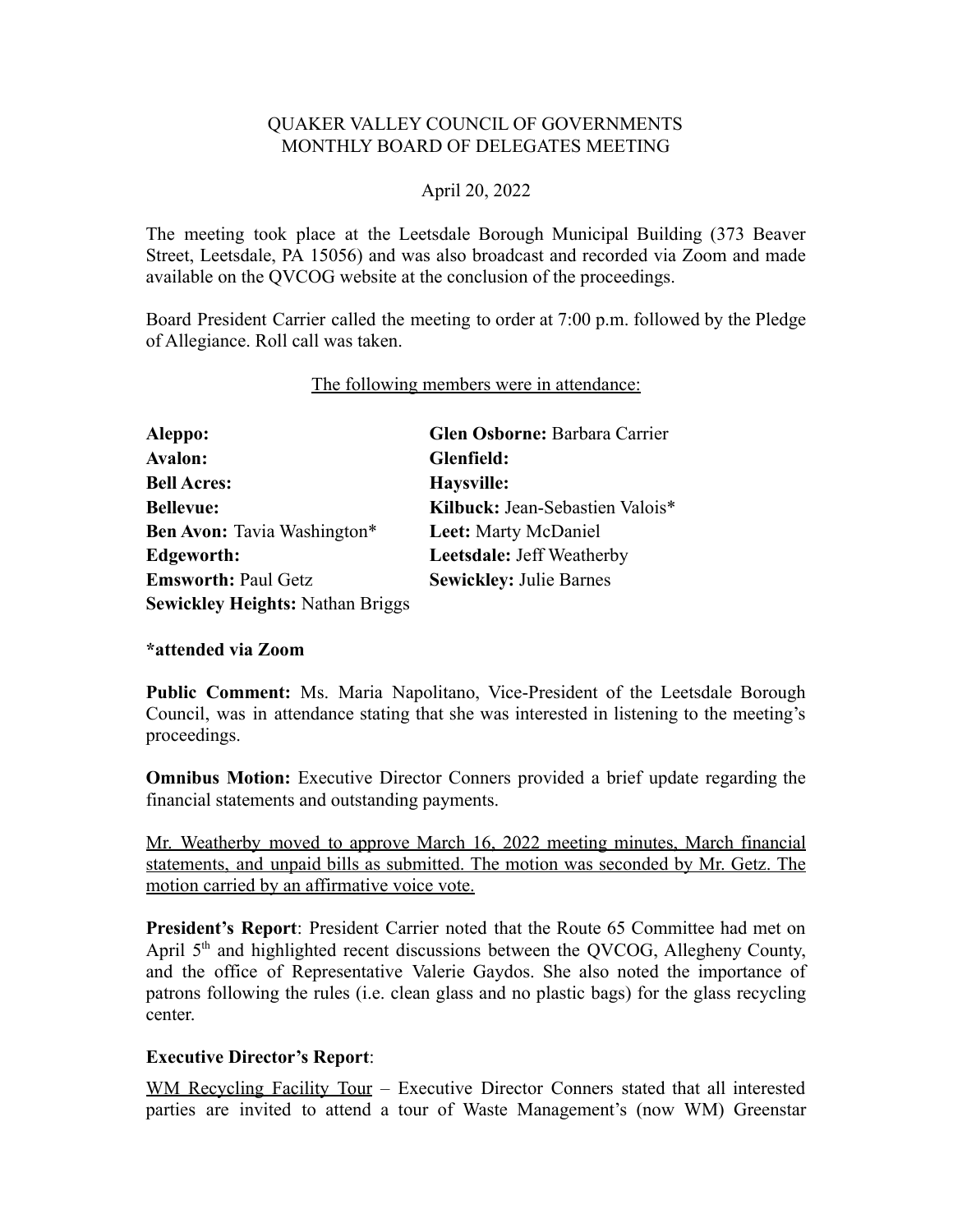Recycling Facility (4100 Grand Avenue, Pittsburgh, PA 15225). He stated that the tour will take place on Wednesday, May 4th at 11:00 a.m. He noted that the site visit will provide an in-person visual demonstration of the recycling separation and consolidation process and will serve to highlight proper recycling techniques specific to the curbside recycling program. He encouraged anyone interested in attending the tour to rsvp via email (pconners@qvcog.org).

Act 152 Grant – Executive Director Conners reported that Allegheny County Economic Development (ACED) has announced the 2022 Act 152 Program's application window will open on March 21, 2022 with applications being accepted until April 29th. He noted that permissible projects include the demolition of any residential, commercial, institutional or industrial structure within Allegheny County that meets 3 of the 9 blighted conditions as defined by the Commonwealth of Pennsylvania. He reminded member communities that they may apply through the QVCOG for this program.

Hard to Recycle Event – Executive Director Conners highlighted that on July 23rd the Pennsylvania Resources Council (PRC) will be hosting a hard to recycle event at the Quaker Valley High School (625 Beaver St, Leetsdale, PA 15056). He noted that the event will take place between 9 a.m. - 1 p.m. He stated that all of PRC's Hard to Recycle Collection events for 2022 will be registration based. He encouraged member communities to promote this event and the registration requirement. He noted that more information can be found by visiting prc.org.

Joint Police Grant – Executive Director Conners reported that in recent months the QVCOG has worked with Haysville & Glenfield Boroughs who have both expressed interest in partnering together in effort to seek a more community-based police solution. He noted that both municipalities are currently served by the Pennsylvania State Police. He stated that both communities have requested quotes from Sewickley Borough for policing services. He highlighted that Sewickley Borough Chief of Police David Mazza had identified a Regional Policing Assistance grant through the Office of Justice Programs of the Pennsylvania Commission on Crime and Delinquency, but due to the constrained timeline an application was not submitted. He stated that another round of grant funding will be available beginning July, 2022 and it is anticipated that Sewickley Borough in partnership with the QVCOG will be submitting an application for the aforementioned grant during that time frame.

Cyber Security Training – Executive Director Conners reported that in an effort to provide a proactive solution for an increasingly important workplace environment, the QVCOG has purchased access for a Cyber-Security webinar that will be hosted by the Pennsylvania State Association of Boroughs which will take place on June 15, 2022 at 12:00 p.m. He stated that attendees will learn how to spot fraudulent emails, links, or texts and how to recover from a ransomware attack as well as what insurance policies will and won't cover. He encouraged staff/officials from all member communities to take advantage of this free webinar. He asked that interested parties request the login credentials via email (pconners@qvcog.org). A recording of the webinar will also be available upon request.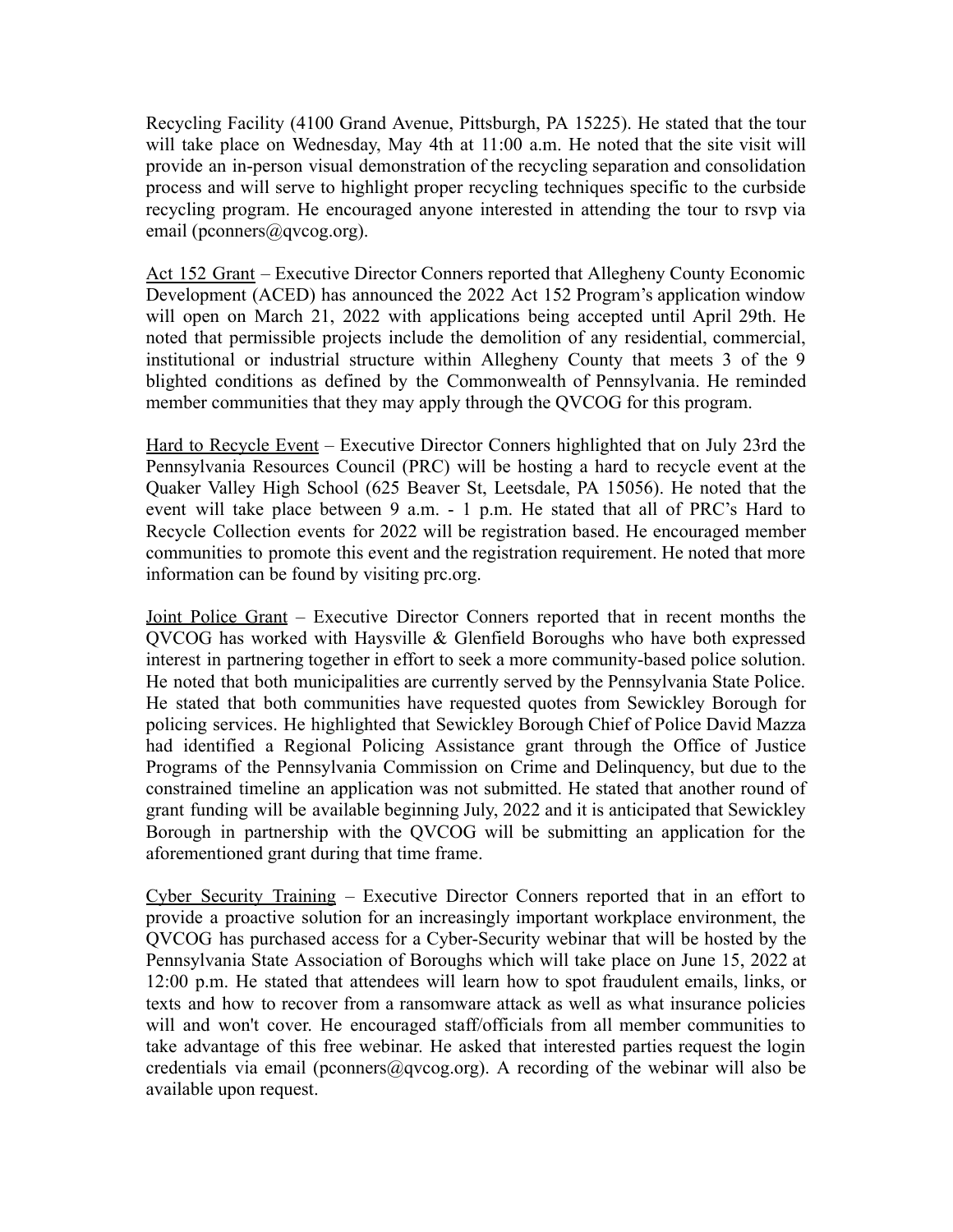Haysville-Glenfield Route 65 Sign – Executive Director Conners reported that in recent months Haysville Borough and the QVCOG have been in contact with PennDOT District 11 and Senator Devlin Robinson's office in an effort to install an LED "speedminder" sign along Route 65 near the Norfolk Southern railroad crossing (adjacent from Pittsburgh Stage, Inc.). He stated that funds were procured with the assistance of Senator Robinson and in the coming weeks PennDOT will be working to establish a location and install the signs. He cited that Haysville Borough will be financially responsible to pay for the upkeep and electricity associated with the signage.

Recycling Performance Grant Distributions & 2022 Dues Invoices – Executive Director Conners reported that during the week of April 4th the QVCOG sent out dues invoices for the 2022 calendar year. Additionally, he reported that the QVCOG was notified of its award for the 2020 Act 101 Section 904 Performance Grant through the Pennsylvania DEP. Participating municipalities will be receiving their distribution for the program in the coming weeks. After fielding a question from Mr. Weatherby concerning the total grant award, he stated that it was \$23,691.55. He also noted that in the past the QVCOG had utilized the Pennsylvania Resources Council (PRC) to submit the grant for a \$5,000 fee. He highlighted that the grant was submitted in house for the 2020 cycle which saved the aforementioned amount.

ALOM Conference – Ms. Carrier asked Ms. Barnes and Executive Director Conners to report on their attendance at the Allegheny League of Municipalities Conference. Ms. Barnes noted the networking opportunities that the conference provided to her. Executive Director Conners highlighted the training/conversation panels that were provided.

## **New Business:**

## **Presentation –** Mr. Rob Hosken – Building Performance Architecture

Mr. Rob Hosken of Building Performance Architecture came before the Board to discuss the topic of Municipal Facility Energy Audits. He noted the value of conducting an energy audit highlighting the possible utility bill savings as well as the enhanced piece of mind that a building's infrastructure is working appropriately. He then discussed the various steps of an energy audit and provided a real-world example (Forest Hills Borough, PA). He concluded by providing some funding and grant resources that may help pay for a future audit as well as physical improvements for a municipal building.

#### **Police Service Mutual Aid Agreement**

Mr. McDaniel introduced the topic of the current QVCOG Police Service Mutual Aid agreement which was enacted and signed by several member communities in 2009. He provided a brief history of the agreement and highlighted that the following municipalities and their police departments signed off on the Agreement: Avalon Borough, Bell Acres Borough, Bellevue Borough, Edgeworth Borough, Leetsdale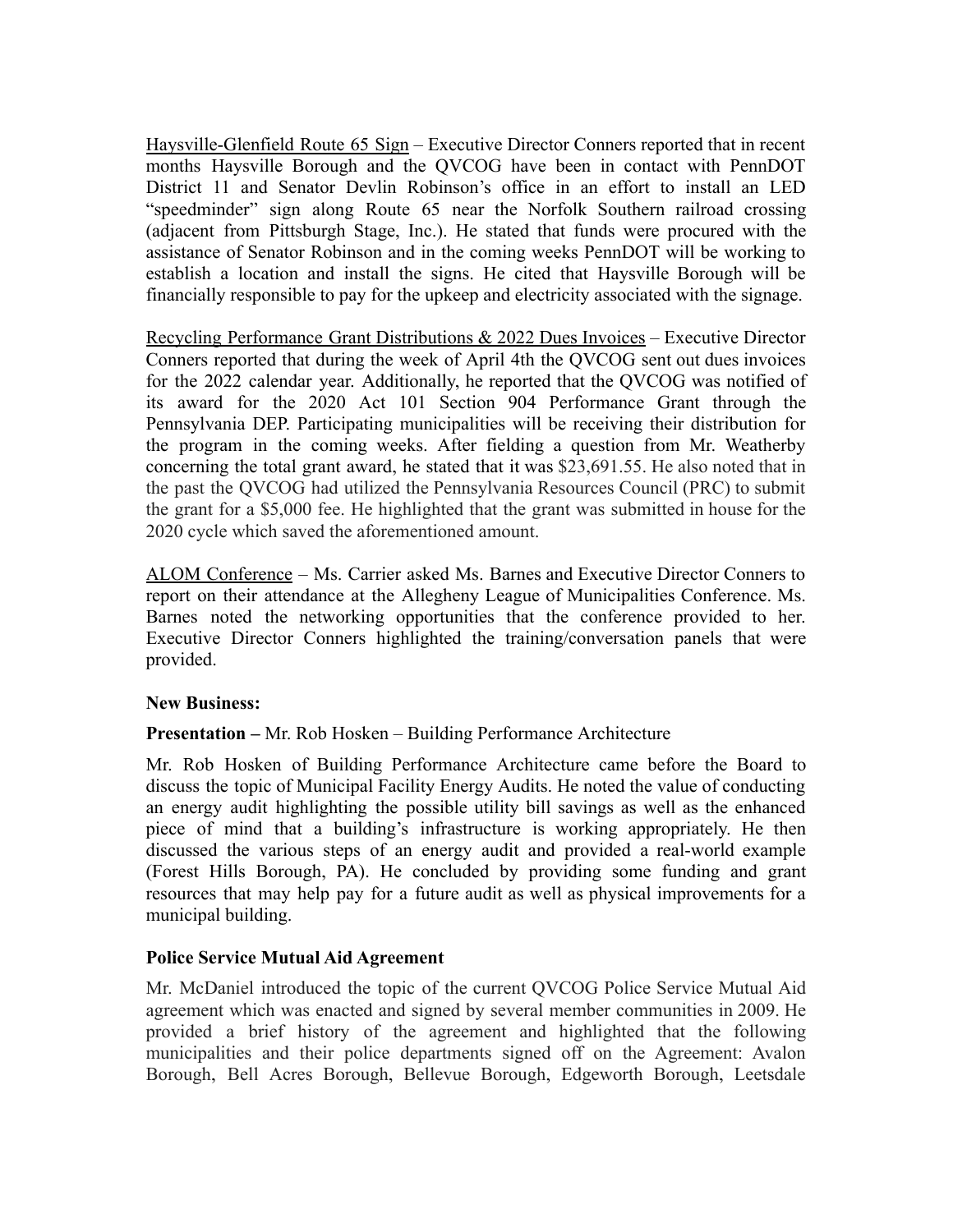Borough, Ohio Township (Ben Avon, Emsworth Borough, and Kilbuck Township), Sewickley Borough, and the Sewickley Heights Borough.

He noted that Leet Township is not a part of the Agreement. He highlighted that much has changed in the field of Policing Service since 2009 and stated that it may be wise to revisit the verbiage and content of the current Agreement. Mr. Getz provided a brief history of mutual aid throughout the region. Ms. Carrier cited that the QVCOG Police Chiefs periodically meet to discuss pertinent matters. She also noted the desire for greater traffic enforcement along Route 65 which could be included within a revised mutual aid Agreement. Executive Director Conners highlighted that the Police Chiefs group could review the current Agreement at an upcoming meeting. Mr. Briggs highlighted that Sewickley Heights Borough relies on the mutual aid agreement for many calls. Ms. Barnes highlighted recent conversations with Sewickley Borough's Police Chief, noting her perceived belief in a desire for greater cooperation amongst QVCOG police departments.

After some discussion, Mr. McDaniel moved to direct the QVCOG Police Chiefs Committee to review the current Police Mutual Aid Agreement. Mr. Briggs seconded the motion. The motion carried on a unanimous voice vote.

## **Old Business:**

# **PA Legislative Map Update**

Citing a question emanating from the March Board meeting, Executive Director Conners provided a brief update concerning the recently approved Pennsylvania legislative maps for 2022. He reported that under the final Legislative Redistricting Map, upheld by the Pennsylvania Supreme Court on March  $16<sup>th</sup>$ , the QVCOG will be split between three PA House Districts and remain in two Senate Districts. He encouraged those interested to visit [www.redistricting.state.pa.us](http://www.redistricting.state.pa.us) for more information, including access to interactive maps.

## **Glass Recycling Update**

Executive Director Conners reported that since the launch of the Glass Recycling Center (located in Sewickley Borough's Riverfront Park) on March 12<sup>th</sup>, there have been two pulls (March  $21 - 3.22$  tons and April  $11 - 4.11$  tons). He stated that the site's usage is tracking as anticipated. He noted that further information including an update on the second site would be provided at the May Board meeting.

## **Route 65 Committee Update**

Executive Director Conners reported that the Committee met on April  $5<sup>th</sup>$  referring the group to the meeting minutes which were included within the Board's meeting packet. Ms. Barnes encouraged delegates to review the Route 65 report citing the value of the "recommendations" and "toolbox" sections. She continued by noting the interest of elected officials such as State Senator Devlin Robinson and State Representative Valerie Gaydos to help with the advancement of a Master Plan. Executive Director Conners noted that the QVCOG is working to involve the Beaver County Regional Council of